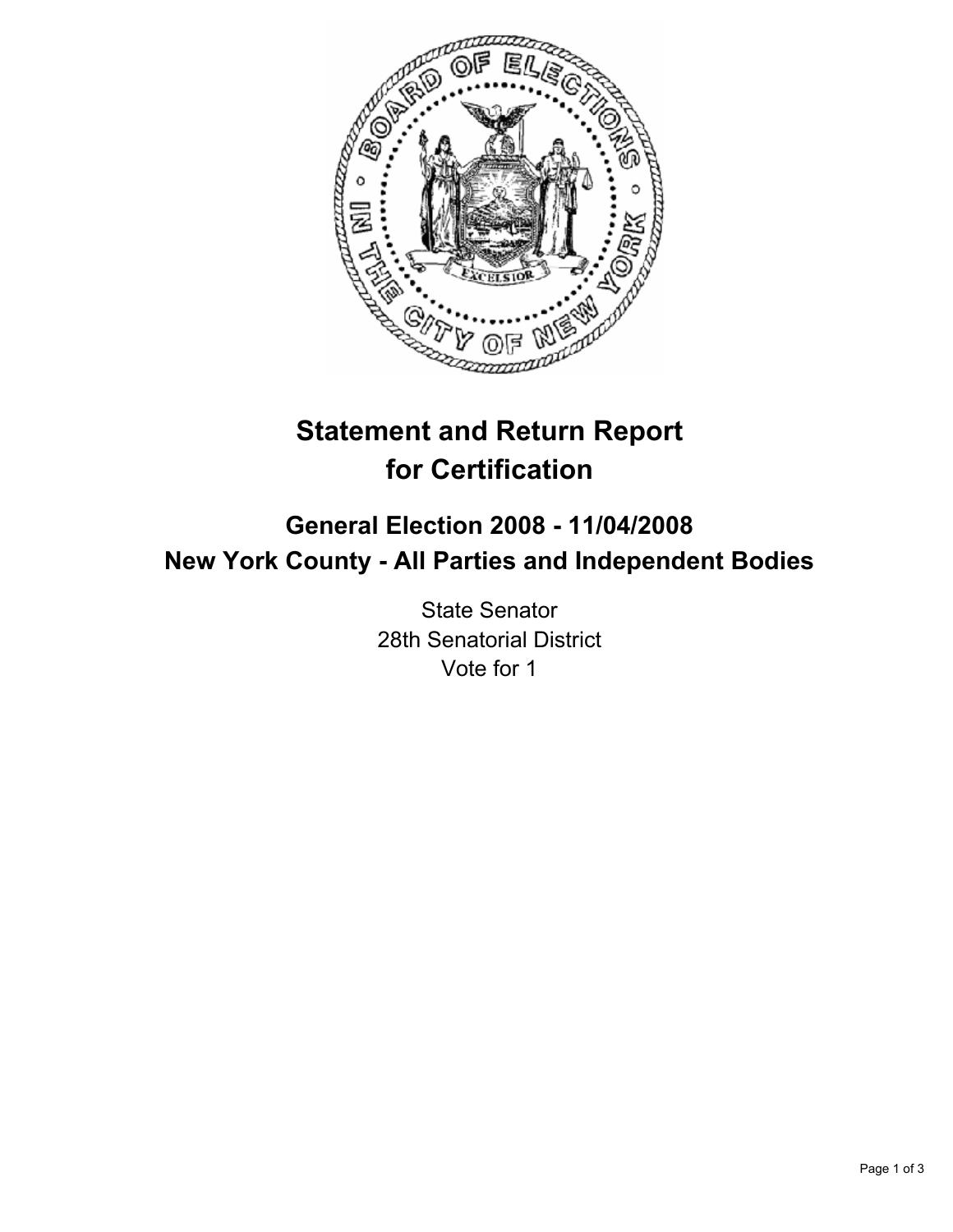

### **Assembly District 65**

| <b>PUBLIC COUNTER</b>             | 5,226 |
|-----------------------------------|-------|
| <b>EMERGENCY</b>                  |       |
| ABSENTEE/MILITARY                 | 247   |
| AFFIDAVIT                         | 378   |
| <b>Total Ballots</b>              | 5,973 |
| JOSE M SERRANO (DEMOCRATIC)       | 3,663 |
| KEESHA S WEINER (REPUBLICAN)      | 655   |
| KEESHA S WEINER (CONSERVATIVE)    | 33    |
| JOSE M SERRANO (WORKING FAMILIES) | 169   |
| <b>Total Votes</b>                | 4,520 |
| Unrecorded                        | 1.453 |

### **Assembly District 68**

| <b>PUBLIC COUNTER</b>             | 23,370 |
|-----------------------------------|--------|
| <b>EMERGENCY</b>                  | 153    |
| ABSENTEE/MILITARY                 | 542    |
| AFFIDAVIT                         | 1,420  |
| <b>Total Ballots</b>              | 25,593 |
| JOSE M SERRANO (DEMOCRATIC)       | 16,356 |
| KEESHA S WEINER (REPUBLICAN)      | 1,043  |
| KEESHA S WEINER (CONSERVATIVE)    | 91     |
| JOSE M SERRANO (WORKING FAMILIES) | 497    |
| <b>Total Votes</b>                | 17,987 |
| Unrecorded                        | 7.606  |

#### **Assembly District 73**

| <b>PUBLIC COUNTER</b>             | 8,844 |
|-----------------------------------|-------|
| <b>EMERGENCY</b>                  | 8     |
| ABSENTEE/MILITARY                 | 340   |
| <b>AFFIDAVIT</b>                  | 451   |
| <b>Total Ballots</b>              | 9,856 |
| JOSE M SERRANO (DEMOCRATIC)       | 5,567 |
| KEESHA S WEINER (REPUBLICAN)      | 1,531 |
| KEESHA S WEINER (CONSERVATIVE)    | 147   |
| JOSE M SERRANO (WORKING FAMILIES) | 142   |
| JOHN RICHARD FLANNR (WRITE-IN)    |       |
| SERRANO (WRITE-IN)                |       |
| <b>Total Votes</b>                | 7,389 |
| Unrecorded                        | 2.467 |